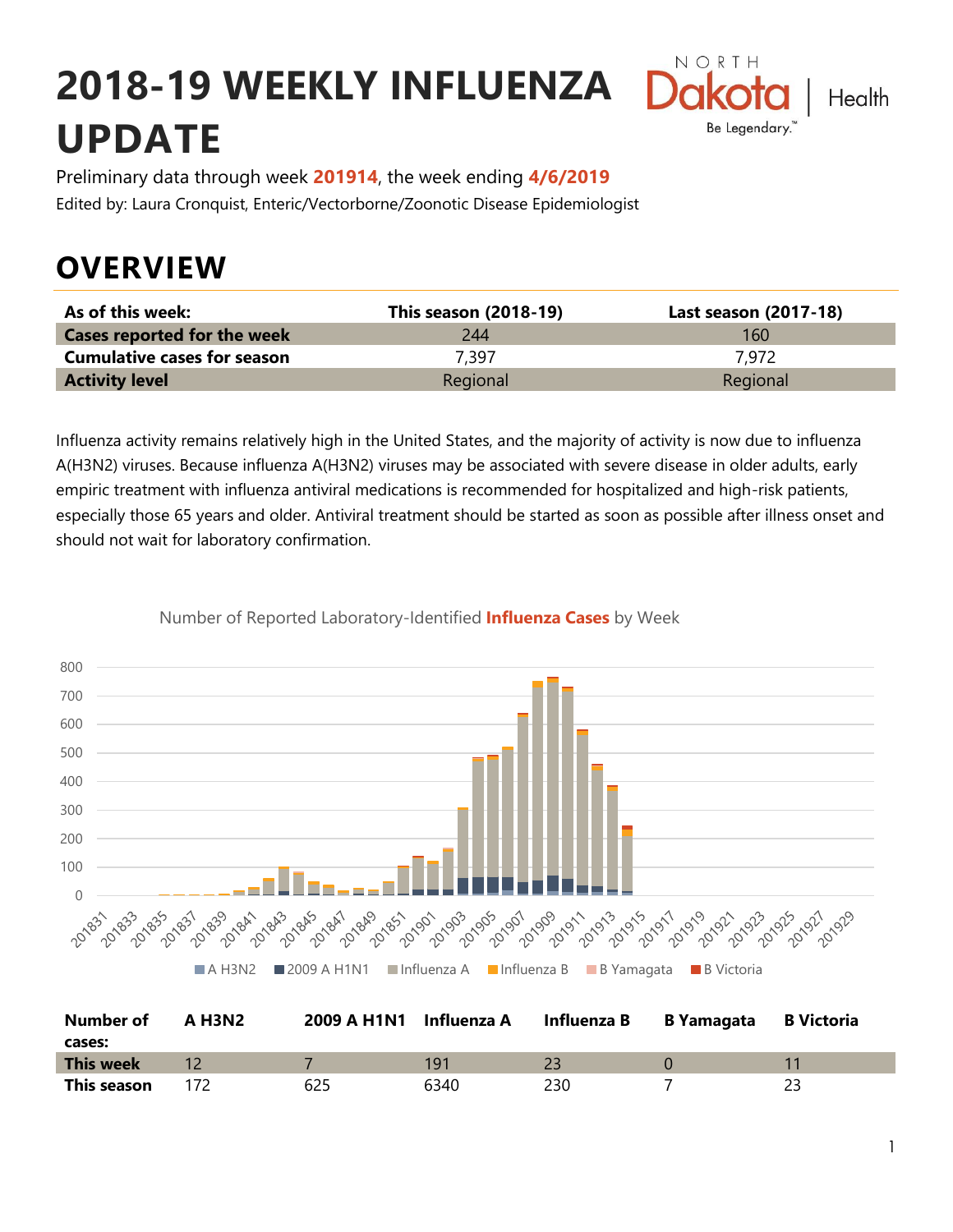Laboratory-confirmed influenza is a reportable disease in North Dakota. Influenza "cases" include people that have tested positive for influenza in a healthcare setting. It does not include people with influenza who did not seek healthcare, or who were diagnosed without a lab test, which is common. The true number of people with influenza in North Dakota is underrepresented, but case data allows us to see where and in what populations influenza is circulating. It also provides context regarding how the current season compares with previous seasons. Find more information about cases on [www.ndflu.com.](file://///nd.gov/doh/DOH-DATA/MSS/DC/PROGRAM/IMMUNE/Immunize/Influenza/Inf18-19/Surveillance/Weekly%20Summaries/www.ndflu.com)

## **CASE DEMOGRAPHICS**





#### Cases by **County**

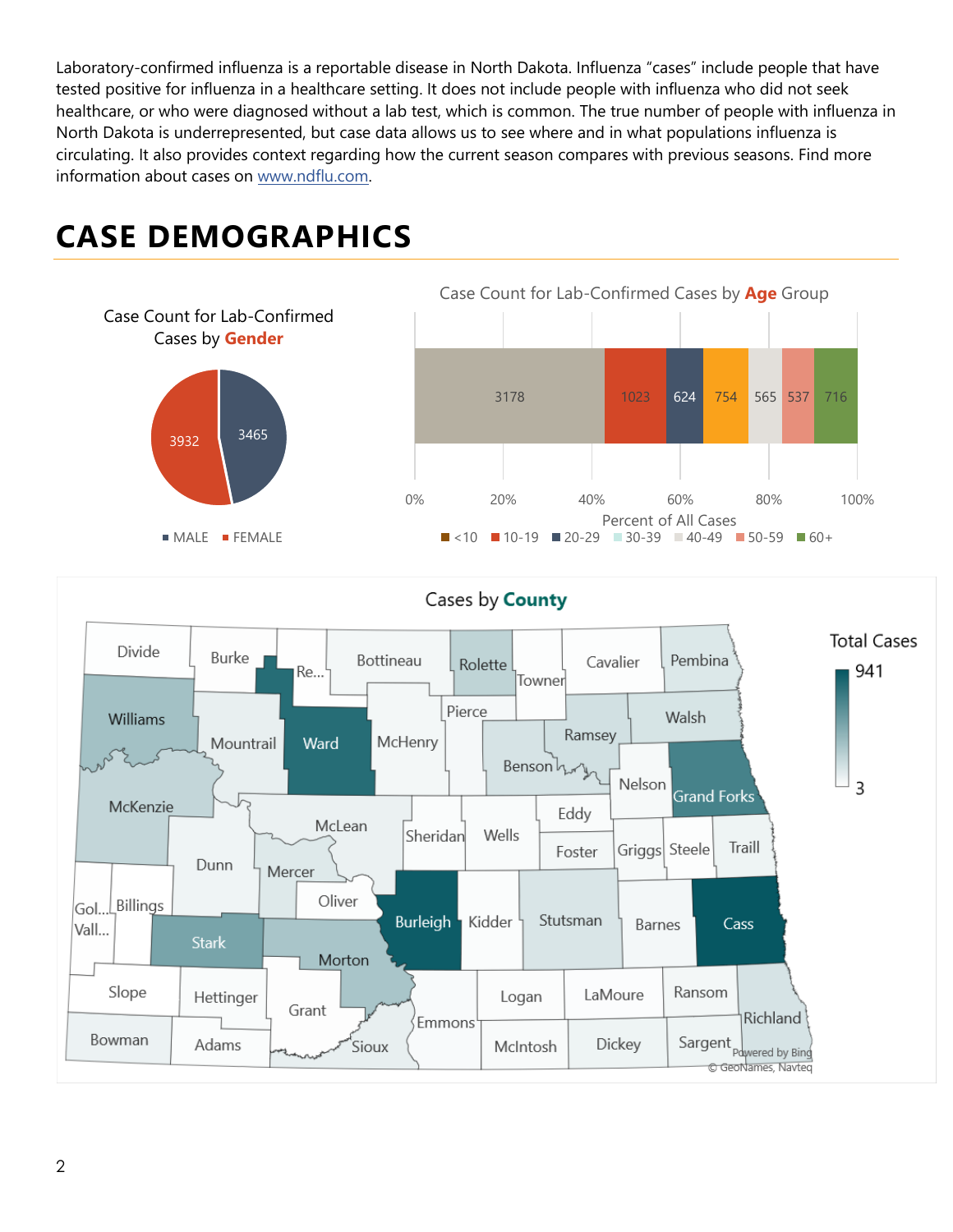### **OUTBREAKS**

During the influenza season, influenza outbreaks are common anywhere people gather, including schools, child care centers, and health care facilities. Outbreaks of influenza or influenza-like illness may be reported to the NDDoH. The following outbreaks have been reported this season:

| <b>Setting</b>                | <b>Number of outbreaks</b> | <b>Identified pathogens</b>                  |
|-------------------------------|----------------------------|----------------------------------------------|
| Long Term Care, Basic Care,   | 17                         | 11 influenza A; 1 influenza A/B; 1           |
| <b>Assisted Living</b>        |                            | rhinovirus/Haemophilus influenzae; 4 unknown |
| <b>Schools</b>                |                            | 1 influenza A/B; 2 influenza A               |
| <b>Child Care Centers and</b> |                            | 1 influenza A; 1 unknown, 1 influenza A/RSV  |
| <b>Preschools</b>             |                            |                                              |

### **SURVEILLANCE PROGRAMS**

In addition to case reporting, the NDDoH uses a variety of information sources to fully describe what is happening during the influenza season.

#### **Hospitalizations**

This season, the NDDoH has introduced a new influenza hospitalization surveillance program. Select North Dakota hospitals report the number of influenza-related hospitalizations weekly to the NDDoH. Because this surveillance methodology is new, hospitalization numbers this year may not be comparable to those seen in previous years.





#### **Deaths**

Data on pneumonia and influenza deaths is obtained from Vital Records and based on the cause of death listed on the death certificate.



**Total number of deaths for the season: Pneumonia** 315 **Influenza** 17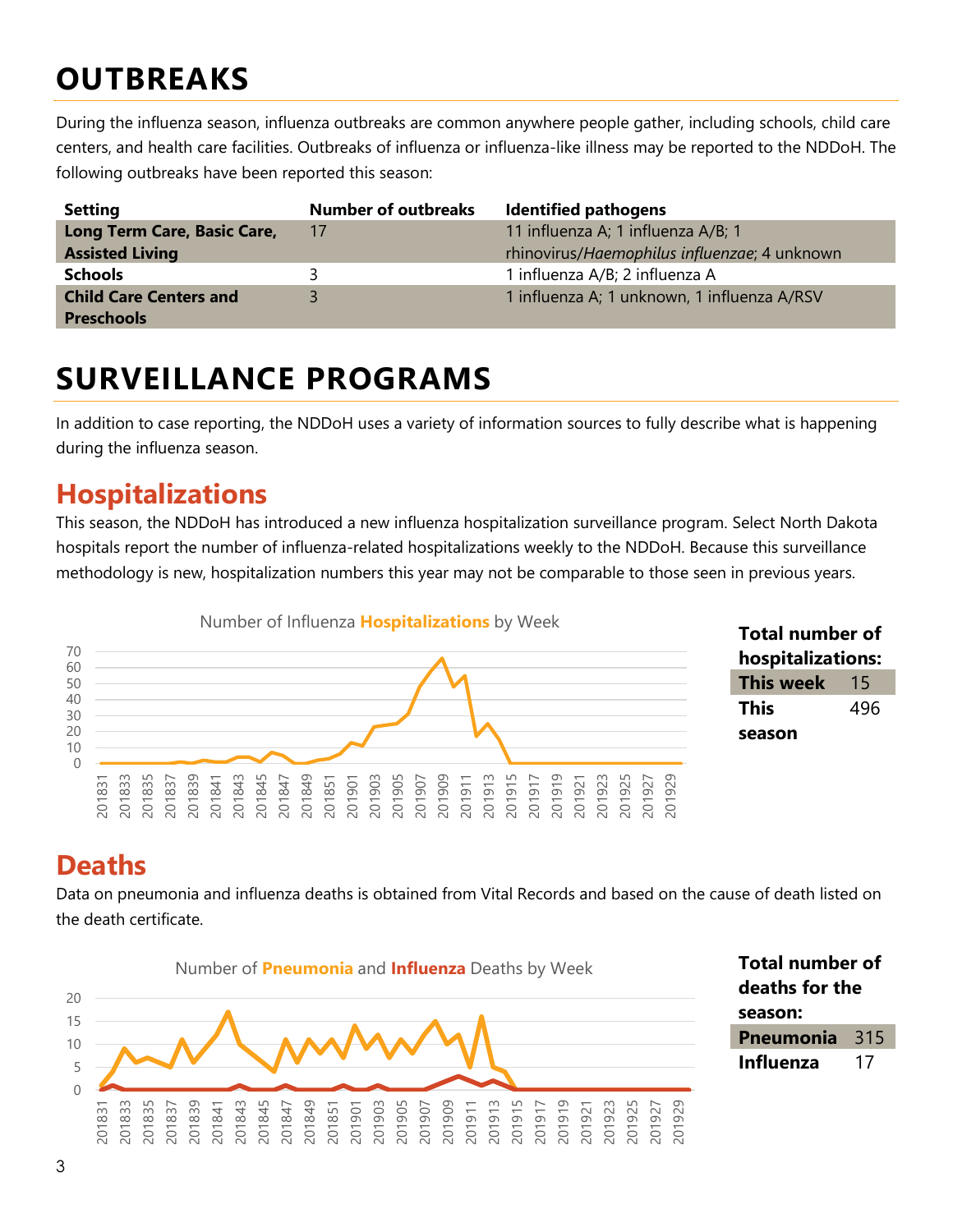#### **Outpatient Influenza-like Illness**

The NDDoH participates in the national U.S. Outpatient Influenza-like Illness Surveillance Network (ILINet). Data from participating outpatient providers in North Dakota are pooled to create a state-wide estimate for the weekly percent of healthcare visits due to influenza-like illness (ILI). Patients presenting with a fever of 100ºF or greater and a cough and/or sore throat are considered to have ILI. For more information on state and national ILINet data, see FluView [Interactive.](https://gis.cdc.gov/grasp/fluview/fluportaldashboard.html)



#### **Sentinel Laboratory Data**

The NDDoH receives influenza and RSV testing data from participating sentinel laboratories across the state. The total number of positive tests and the total number of tests conducted are reported and used to create a state-wide percent positivity statistic. For influenza, percent positivity of 10% or greater indicates "season level" influenza activity.

**2.53% 14 37 27 5 10 3674**

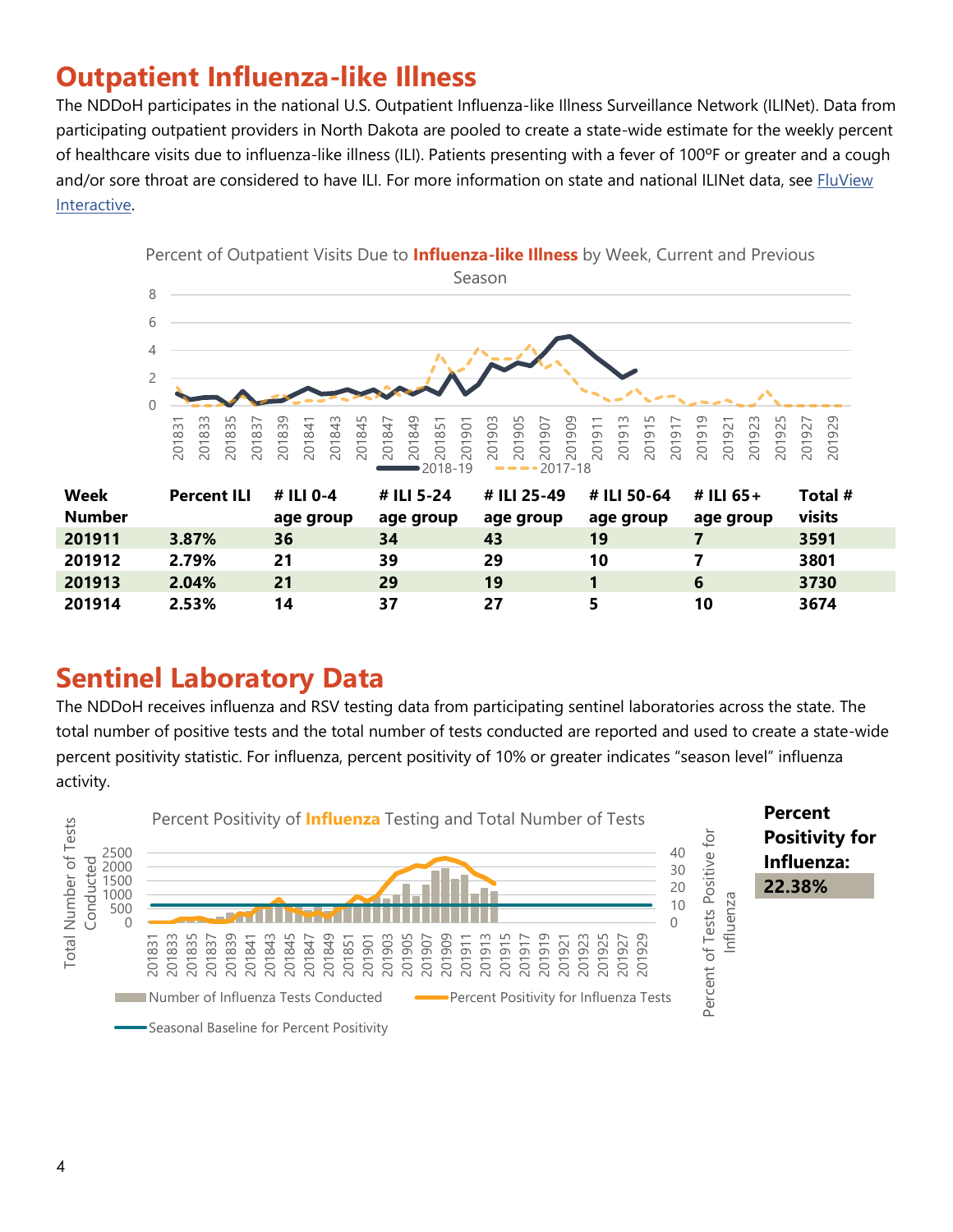

#### **School Absenteeism**

During the influenza season, increases in school absenteeism data can be used as an early indicator for influenza circulation. The NDDoH received absenteeism data from a majority of schools in the state. Data here include absences for all reasons.



### **MULTISEASON COMPARISON**



| <b>Season</b> | <b>Total Cases</b> | Peak Week (week ending) Predominant Strain |                           |
|---------------|--------------------|--------------------------------------------|---------------------------|
| $2014 - 15$   | 6.443              | 12/27/2014                                 | A H3N2 (vaccine mismatch) |
| 2015-16       | 1,942              | 3/12/2016                                  | 2009 A H1N1               |
| 2016-17       | 7.507              | 2/18/2017                                  | A H3N2                    |